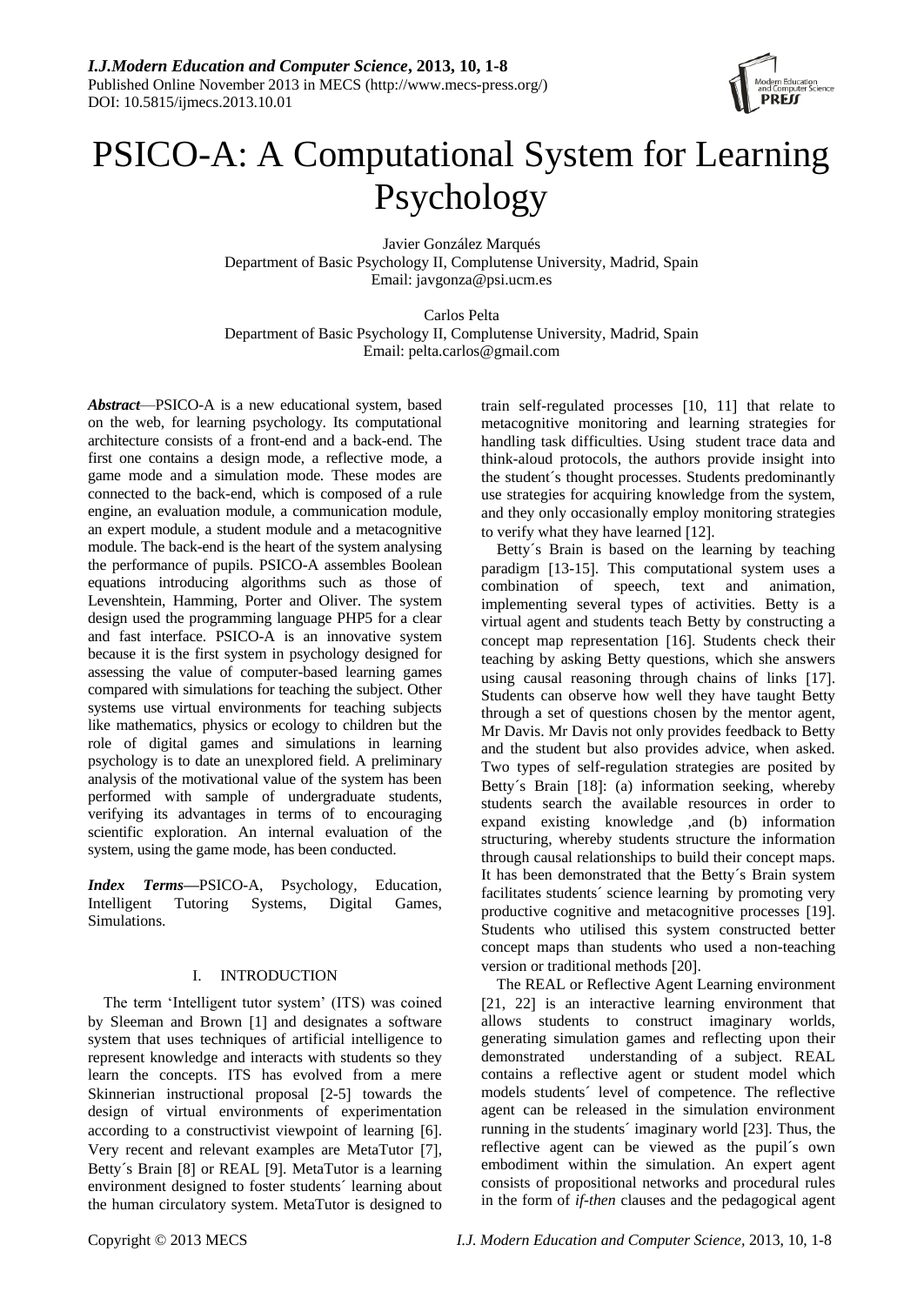decides which students 'misconceptions to look for and what feedback to give. The feedback is sent to the user in the form of thought boxes. It has been well established that REAL is a motivational learning environment and encourages reflection by giving users several cognitive tools to explore problematic situations.

PSICO-A includes features proceeding from the implementation of those computational systems. For example, PSICO-A is a system based on agents, uses the idea of Novak $\acute{\text{s}}$  conceptual maps  $[24]$ , is inspired by representational theory [25] and gives relevance to metacognition [26]. Other pedagogical influence derives from Karpicke and Blunt  $\acute{\text{s}}$  research on free retrieval practice for learning [27]. PSICO-A is an innovative system, however, because it is the first one teaching psychology to undergraduates. Other systems use virtual environments for teaching children anatomy, ecology or mathematics, for instance, so why not design intelligent learning environments for teaching psychology? PSICO-A is also the first system to assess the value of computer-based learning games compared with educational simulations, today a key issue in the field of the application of computational systems to education.

PSICO-A is a web-based system since the future design of intelligent tutoring systems is on the Internet. The advantages of this approach are obvious: first, a bulk storage; second, the flexibility to reconfigure the design. In fact, PHP5 is the language used to achieve a clean and fast interface in PSICO-A. The back-end of the system contains an Analyser that uses algorithms of similarity and distance for finding the presence of concepts. In this paper, we present the computational architecture of PSICO-A to provide the generic framework of the system. We then describe its implementation and next, we expose the experimental design. We conducted two experiments with several samples of high school students. The first one revealed an external evaluation and the second one revealed the real functionality of PSICO-A by realising an internal evaluation. Finally, we propose some conclusions and future directions for this line of research.

### II. ARCHITECTURE OF THE SYSTEM

PSICO-A, developed in PHP5 language [28], consists of a front-end, which is the area in which the student interacts with the system, and a back-end or teacher interface (where the teacher performs the Analyser settings and gets performance data from students). In the front-end we find a home screen subdivided into the following components: on the middle left is a "Concept Map Editor' which displays a 'File Menu', a 'Mode Menu" and a "Help Menu". The Concept Menu follows the theoretical principles established by Novak [24] and consists of a series of boxes occupied by concepts and connectable by the student through the use of various arrows. The mode is displayed in "Game", "Simulation" and "Reflection". The game consists of an animation in which MOUSI (our virtual agent) travels through a maze

(following the experimental design by Crespi 29, measuring the effect of the amount of reward on the speed with which a rat would cover a certain course; this experiment was very relevant for the development of drive-reduction theory by Hull [30], which is the subject of our Didactic Unit). The simulation presents MOUSI running through a corridor (as in the original experiment by Crespi) with different incentives and velocities. Whereas simulations 'are structured environments, abstracted from some specific real-life activity, with stated levels and goals' [31], computer-based learning games are "applications using the characteristics of video and computer games to create engaging and immersive learning experiences for delivering specified learning goals, outcomes and experiences' [32]. Computer games are interactive experiences that are fun to engage in while building awareness and educational simulations usually develop skills and capabilities more rigorously. Reflection Mode allows the students to verify the accuracy of their learning. When they click on the "Learning" button (center top), the Didactic Unit window disappears and 'Prior Knowledge', 'Notepad', 'Confidence Judgments', 'Metacognitive Judgments' and "Evaluation" buttons come up.

The back-end or teacher interface is at the heart of how our computational system works. Its core is a student performance Analyser that allows the interpretation and verification of their texts in natural language. The Analyser allows them to enter word lists. In the Editor of the lists and in the concepts it is essential to introduce a code identifying the elements introduced. As regards lists, not only single words can be entered but whole sentences, always separated by commas. Such lists, being saved, are compared by the system with the sequences of terms introduced by the student in the Notepad. The lists are then used in equations of concepts. Concepts must be identified by a different code in each case, their name and a description of themselves. Each concept represents either a correct concept (which is expected to be present) or the wrong one (which is expected to be absent). The system determines if a concept is present or absent in the student  $\acute{s}$  response, executing an equation defined by the teacher for that concept. The equation consists of a series of functions (and parameters), concatenated with the logical operators  $&=AND$ ,  $|=OR$  and  $!=NOT$ . Each function returns a logical value (1=TRUE, 0=FALSE) and brackets and parentheses can be used to group them, as is done conventionally in mathematical or logical expressions. Therefore, for 'E', expressing equation, 'F', function, and 'C' concept,  $E(C)=(F1|F2)\&F3$  is analysed as meaning that if C is considered to be present if F3 and at least one of the functions F1 and F2 give TRUE. Each function is applied to each of the words of the response.

The functions can receive parameters. If the function applied to a word or group of words gives the value TRUE, the function is valid for that word or group of words and is marked on the Analyser. If, on the contrary, the function is found to be invalid, the concept does not appear. Clearly, articles and pronouns are discarded and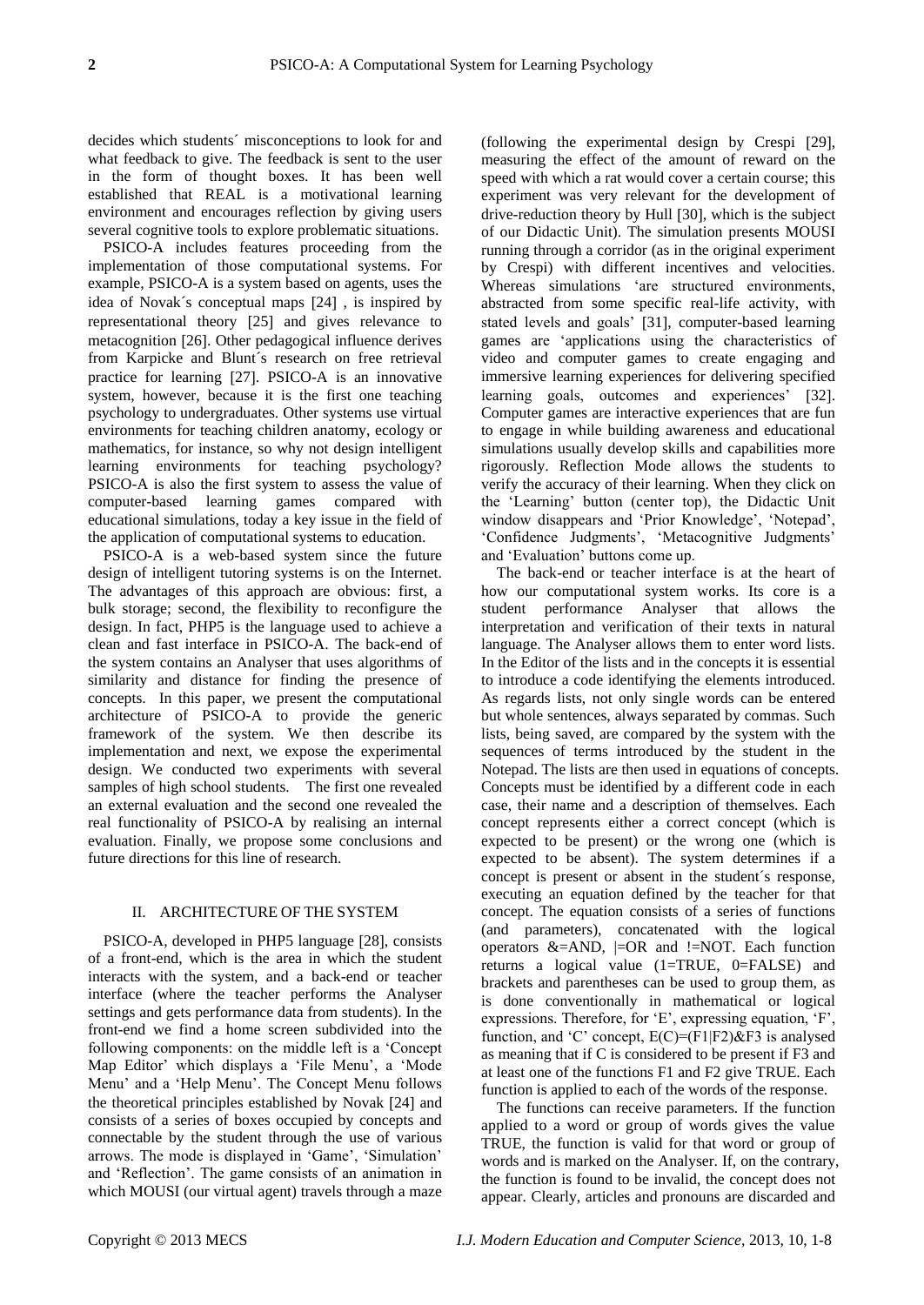we are only interested in nouns, adjectives, verbs and adverbs. Nor is there sensitivity to capital letters. Three of the functions also have as argument a number (n) and make use of distance algorithms or similarity measure between chains of signs: Similarity is the function (similar(n,list)), Levenshtein is the function (levenhstein(n,list)) and Hamming (hamming(n,list)). Two functions, Accuracy (list) and Quasi-Accuracy (list) use basic algorithms. Finally, Stemmer (list) uses the Porter algorithm.

As regards distance between chains the intention is to measure the differences between them. Oliver's algorithm [33] discusses the similarity between two chains, returning the same number of characters to a degree less than or equal to a variable "n". Its formulation in our Analyser is: similar (n,list) returns TRUE if the examined word is considered a degree of similarity less than or equal to 'n' in at least one word of the list.

The Levenshtein algorithm [34] has many uses, from the detection of plagiarism to the analysis of the DNA strands. It can be applied to chains of different lengths and reflects the number of deletions, insertions or substitutions required to transform a source string into a target string. For example, if the source string is "drove" and the target string is "drive", the Levenshtein distance is one, since a single transformation is necessary for both chains to be equal (exchange the 'o' for the 'i' in this case). The greater the value of the distance, the greater the difference between the chains analysed. The expression of Levenshtein  $\acute{\text{s}}$  algorithm in our Analyser is as follows: levenshtein (n,list) returns TRUE if the word is considered to have a 'Levenshtein distance' less than or equal to "n" in at least one word on the list.

Hamming  $\acute{s}$  algorithm  $[35]$  is defined only for chains of the same length, expressing the number "n" of the places where two chains are different. It is formulated in our Analyser as: hamming (n,list) returns TRUE if the word examined has a 'Hamming distance' less than or equal to "n" in at least one word on the list.

Accuracy identifies identical chains and it returns TRUE if the examined word is in the list of words.

Quasi-Accuracy locates identical chains, excluding vowels, and it is formulated as returning TRUE if the examined word is in the list of words without checking the vowels.

The most commonly used algorithm for a function of 'stemmer' or reduction of a word to its root or stem is that of Porter [36], following adaptation by Estrella and Duboue [37] to Spanish. It can extract the suffixes and prefixes of different words that express a common content. In our Analyser the stemmer (list) returns TRUE if the examined word is approved by the Stemmer algorithm in at least one of the words on the list.

With all these features in view, we exemplify how to construct and interpret an equation in our Analyser. So, Accuracy (list1) AND Quasi-Accuracy (list2) | levenshtein (3, "word1, word2") is interpreted as though

the concept is considered present in the response if and only if the words of "list1" are in the exact form of the response AND the words of "list2" are in almost the exact form of the response, OR if a word in the response contains a Levenshtein distance of three with respect to 'word1' and/or 'word2'.

## III. IMPLEMENTATION

The main screen of PSICO-A contains a "Concept Map Editor' displaying a 'File Menu', a 'Mode Menu' and a "Help Menu". In the Maps Concept Design window, buttons appear which generate them. On top is the button entitled "Concept" which will distribute boxes on the screen and assign concepts to them. In the "Concept" box a bar of concepts appears. Next to the "Concept" button are the indicative buttons of "Relationship", and there are three kinds of relations in form of arrows: a conventional continuous arrow designates a type of causal relation; a white-tipped arrow denotes a type of hierarchical relationship; and a noncontinuous arrow designates a descriptive class of relation. As the student chooses the concepts, the boxes containing the same on the screen are drawn out and the student traces the connections between them using the above types of arrows. The concept boxes can be moved, deleted, and changed in size. The screen Concept Map Editor displays the number of concept boxes and arrows of various kinds that the subject has inserted at the end of the task, specifying the names. This is shown in Fig. 1.



Figure 1. Concept Map Editor.

File displays all the basic components of any conventional file of a program: these are "New" (which allows you to design a new map), "Open" (which opens the maps already constructed and stored), 'Save as' (which preserves maps already designed), "Print" (which prints all system screens), "Edit My Tab" (where the student writes their name and surname and introduces the password) and "Exit".

The game consists of an animation in which MOUSI, our virtual agent, will travel through a maze, as can be observed in Fig. 2.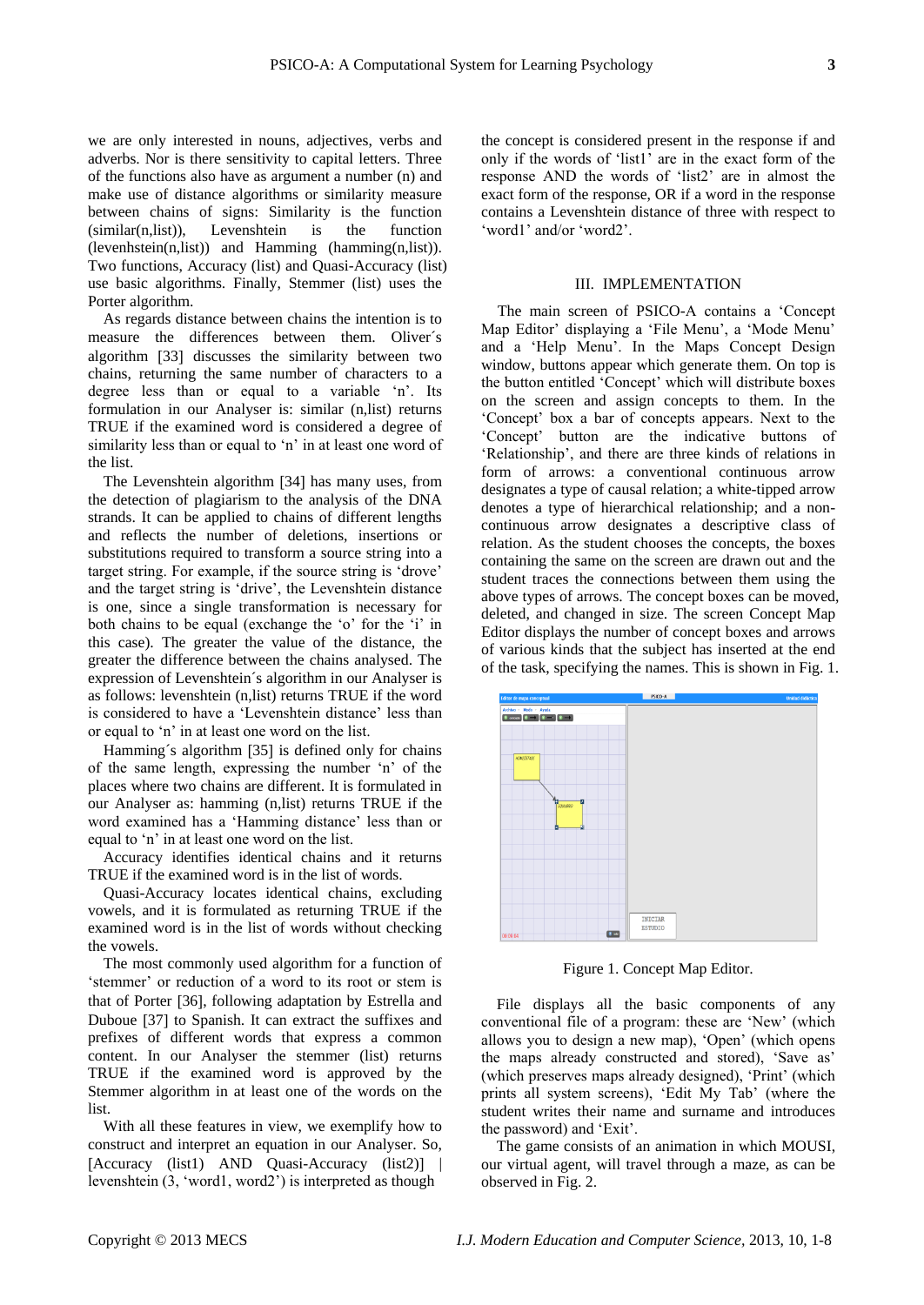

Figure 2. Game screen.

After the game, the student can see their success in achieving the defined goals. A simulation with MOUSI travelling through a corridor according to the parameters of the experiment by Crespi [29] can be observed in the following Fig. 3.



Figure 3. Simulation screen.

The system formulates a series of questions. The responses are scored in the Reflection Mode and the adjusted score Analyser of the system back-end is also reflected in the Learning Assessment Module. This module also finds the correct response or no response from the "feedback" given to the student in Reflection Mode, rephrasing the question, in case of failures.

In the left window, the Help Menu resolves the most common concerns of the system application that a subject may have. In the central part of the main display area is a "start survey" which, when activated, generates above a button entitled 'Learning' and a summary of contents, and to the right, the Didactic Unit to be studied. In "Prior Knowledge", the subjects have to state whether they knew anything about the topic before studying it and what (background information). The Notepad allows the free recovery. Our Analyser back-end allows the fidelity of the student  $\acute{\text{s}}$  memory to be judged. This is one of the strengths of PSICO-A: comprehensive

training conjugation with retentive learning. Our computer system applies the combination of a number of functions measuring the similarity and distance between words and chains of words (Accuracy, Quasi-Accuracy, Similarity, Hamming, Levenshtein and Stemmer) to assess the fidelity of the student  $\acute{\text{s}}$  retention in relation to the textual content studied. The "Confidence Judgments" button displays a window that asks the subject to enter their degree of confidence (as a percentage) in their learning of the Didactic Unit [38].

The Metacognitive Judgments area consists of 10 questions based on the questionnaire of the Global Metacognitive Model by Mayor, Suengas and González Marqués [39], and the student must choose and check one of four options that are recorded.

In the members zone intended for students in the back-end and next to the name of each is an area that collects the performance data. Here the data are collected from the Notepad, the concepts located there, the time devoted to study (in seconds), the percentage entered in the Confidence Judgements area, the score obtained in the questionnaire on Metacognitive Judgements, the number of questions answered correctly as identified by the Assessment window and collected from the reflection mode and, finally, the total score in the game mode and in the simulation mode.

# IV. METHOD

We evaluated the PSICO-A application using an external evaluation based on [40] and an internal evaluation method.

#### *A. External Evaluation: Results and Discussion*

This targets the motivational value of the system to students. It addresses the following questions: (1) does PSICO-A increase your interest in psychology?; (2) do you think that PSICO-A can increase understanding of the subject?; (3) would you like to learn more about psychology? Twenty-two students (*M*=17.3) from the IES "Francisco Giner de los Ríos" High School (Madrid) participated in one session. They worked individually on PSICO-A. Subjects first read the learning material (a lesson about drive-reduction theory by Hull) for 10 minutes. Then they did a pre-test that evaluated the level of their understanding. After a brief orientation on PSICO-A, students started to run the system using the game mode. Later, students worked on a post-test and ten of them participated in an interview for five minutes. The session lasted 55 minutes. User activity processes were saved in each computer and retrieved as data sources.

Eighteen students observed that the system was friendly and that the game was great fun. They generally had no problem using the tools although the design of the conceptual map caused them some trouble (perhaps motivated by the use of three types of relations). Four students had prior knowledge but the knowledge was imprecise and based on biology lessons. The localisation of concepts retrieved from the Notepad was high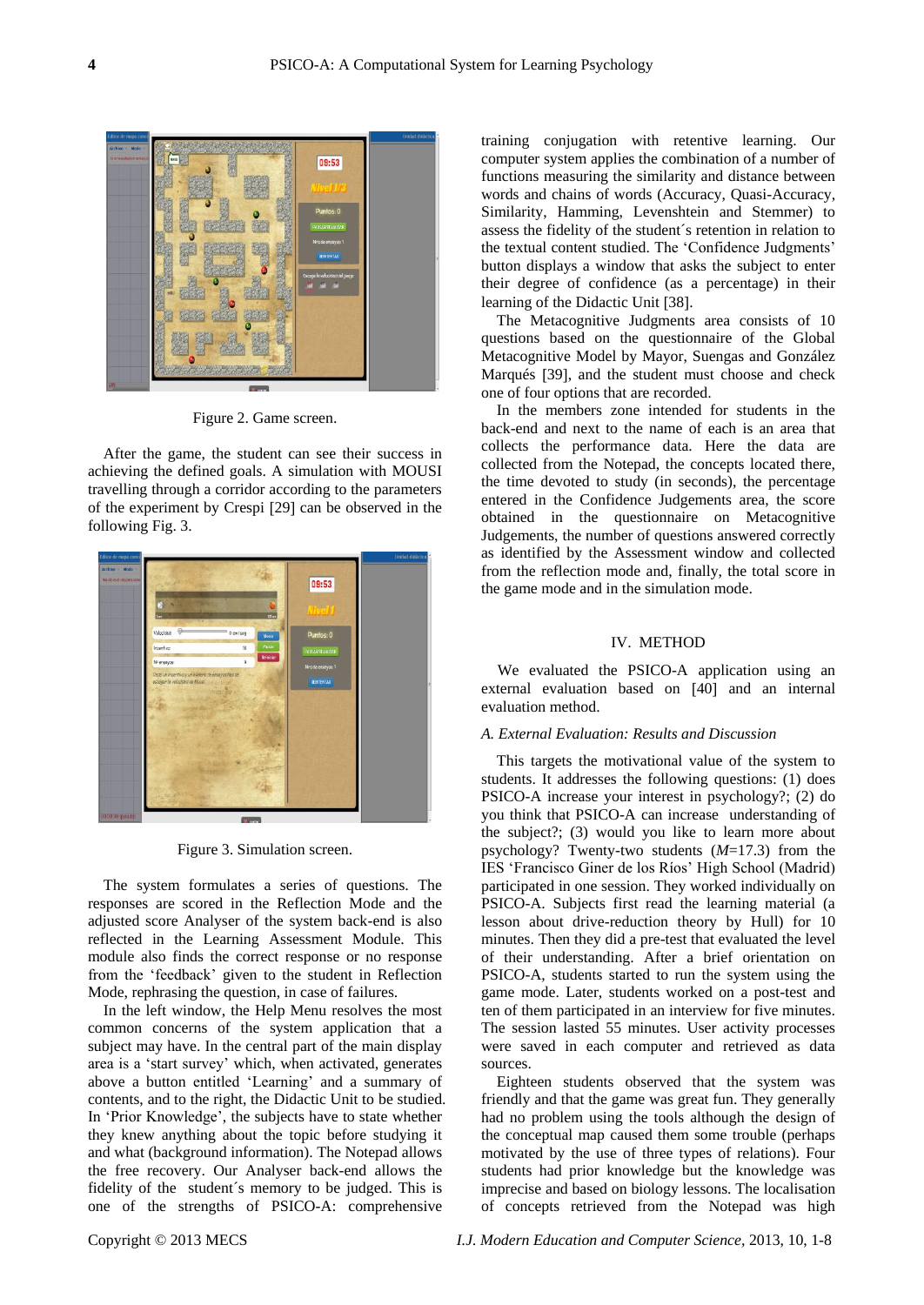(*M*=14.3 for 20 concepts) corresponding to a high degree of confidence (72%). The metacognitive results obtained were less striking (*M*=5.9). Without a doubt, metacognitive reflection is not usual in the educational system. In fact, students paid a lot of attention to the questionnaire, spending a lot of time competing it. All of the students finished the game, obtaining 1,420 points on average. In reflection mode five students were not able to obtain five points out of 10. On the Likert scale of one to five (Yes/No) the results showed excellent student evaluation of PSICO-A for *n*=22. The response categories and their values are as follows (see Table I):

1=strongly disagree. 2=disagree. 3=neutral. 4=agree 5=strongly agree. 4.5=Yes. 1.5=No.

TABLE I. Results On Psico-A In Post Test

| <b>QUESTIONS</b>                                                               | <b>MEAN</b> |
|--------------------------------------------------------------------------------|-------------|
| 1) Does manage PSICO-A increase<br>your interest in Psychology?                | 45          |
| 2) Do you think that PSICO-A can<br>increase the understanding of the subject? | 4.2         |
| 3) Would you like to learn more about<br>Psychology?                           | 43          |

We conducted a simple external evaluation of PSICO-A and participants showed great interest in the system. To investigate student perceptions of the system, the interviews were conducted in a semi-structured format [41]. Most students said that the game was fun and believed that the system was useful. Most subjects, according to the results in Table 1, think PSICO-A could be an interesting scaffolding from which to learn more about psychology in the future. Some students commented on their desire to study the subject. For example, one student commented: "Just something I am interested in, really, and I would enjoy it. So I thought if I do something I enjoy I am more likely to better at it." Interestingly, there was also evidence that students may have higher expectations for the subject using the system.: "... it is not like other subjects where you sit down and you work just doing the same type of exercise. That makes sense, it is always different." As in a typical classroom, however, many students displayed weak metacognitive thinking. Many of them read the items of the metacognitive questionnaire slowly and perhaps some of their responses were casual. Some students expressed frustration when the system introduced the metacognitive questionnaire: "It was annoying, it kept saying `you have to think this…you have to study so´." Although all of the students received a brief introduction on how to complete the questionnaire, many students were unsure of how to proceed, asking on what items to pick out. Some students failed to understand the precise meaning of the different arrows in the concept map. This requires multi-tasking and could be rather confusing for potential learners. As expected,

most students used the feedback included in Reflection Mode. It appears then, that the presence of the feedback helped keep students focused on the activity: "…I did not know what to choose for a while so I asked and I got on track." Some students also commented that the amount of concepts from the Didactic Unit was too extensive: "…all this information…they were like, `home óstasis (`incentivo ´and..."

# *B. Internal Evaluation: Results and Discussion*

Three classes  $(M=17.6)$ , taught by the same teacher, were assigned to experimental groups randomly. Three conditions were used in the study. In the first condition (Group TBG, *n*=24) or Text-Based Group, students were provided with the test-based resource or classical teaching and received a lecture-based teaching unit from the textbook with a duration of 55 minutes. The class included presentation of the subject, review and resolution of queries posed by students. After the explanation, they indicated their percentage of confidence in the learning of the subject and filled in the metacognitive questionnaire adapted to PSICO-A.

In the second group (Group PBG, *n*=21) or PSICO-A Based Group, students obtained their resources through PSICO-A.

Students in the third group (Group PGG, *n*=24) or PSICO-A plus Game Group obtained their resources from PSICO-A incorporating the game.

The meetings were performed in parallel, i.e., the same day at the same time, and two teachers attending the sessions in the computer room.

A pre-test and a post-test, facilitating objective comparison of the learning, was administered to all students. They consisted of 30 multiple choice questions (each offering three options). Table II reveals the posttest gains for the three groups:

TABLE II. Post-Test Gains For Tbg, Pbg And Pgg

| <b>TEST</b> | <b>GROUP</b> | N  | <b>PERCENTA</b><br><b>GE</b> |
|-------------|--------------|----|------------------------------|
|             |              |    |                              |
| Pre-test    | <b>TBG</b>   | 24 | 65                           |
|             | PBG          | 21 | 61                           |
|             | <b>PGG</b>   | 24 | 60                           |
| Post-test   | <b>TBG</b>   | 24 | 74                           |
|             | <b>PBG</b>   | 21 | 82                           |
|             | <b>PGG</b>   | 24 | 86                           |

ANOVA revealed that there were significant gains in pre- to post-test scores for all three groups  $(F(1,66))$ = 48.015,  $p$ < .001). A significant interaction was found between scores and group:  $F(2,66)=3.367$ , p< .039. Oneway ANOVAs revealed that there was a significant difference between groups on the number of concepts generated in the Notepad  $(F(2,29)=5.781, p< .008)$  but no significant difference in the number of correct definitions generated (*F*(2,29)=2.434, p< .106). A Tukey HSD comparison between groups performed on the number of concepts in the Notepad, showed that the PGG group generated significantly more concepts than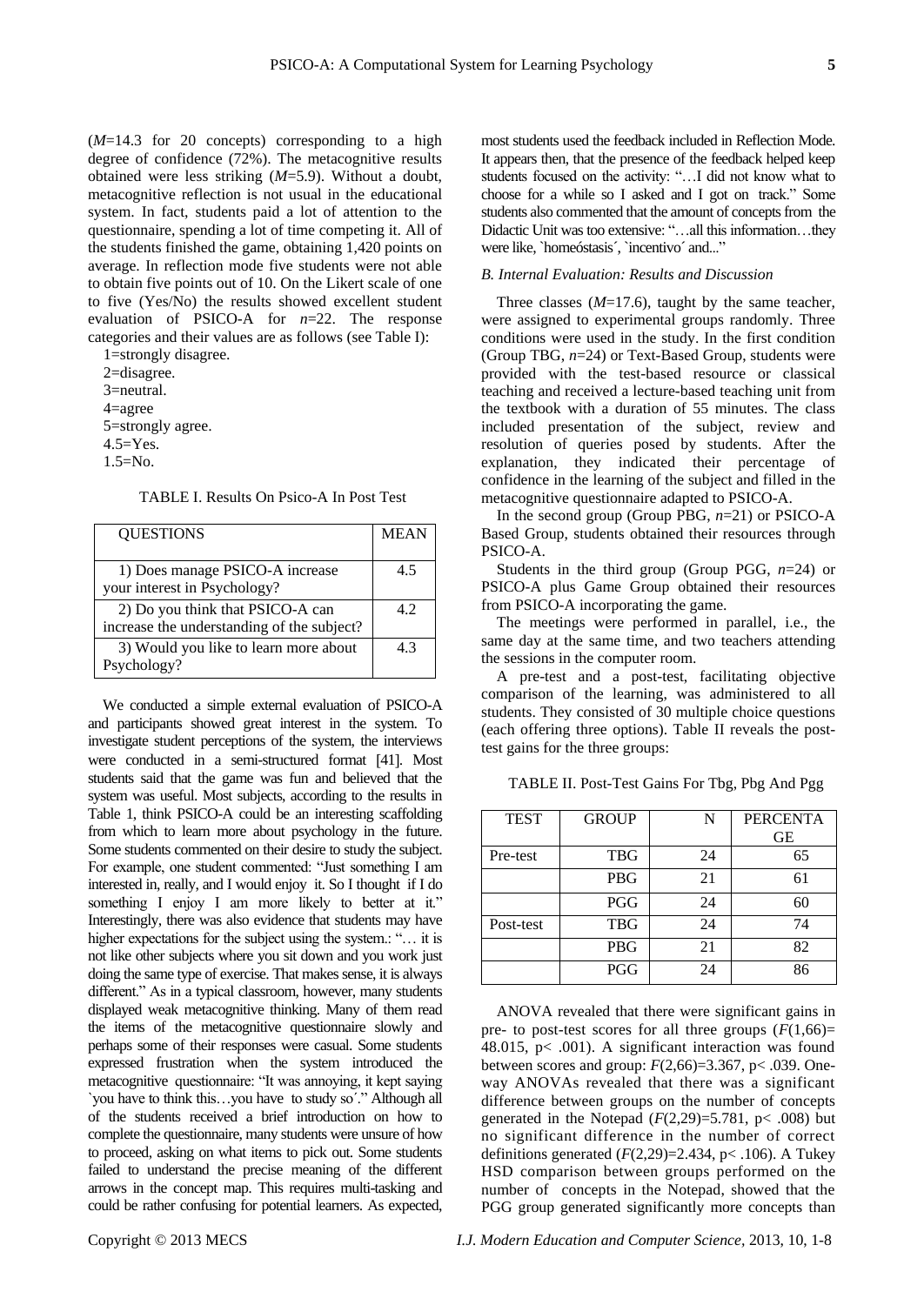either the TBG and PBG groups.

The analysis indicates that students learning outcomes were related to whether they used the computational system or not. There is a positive change from the pretest to the post-test. It would be worth further examining whether students using PSICO-A have smaller learning outcome immediately after the session. Students using computer game in PSICO-A seem to remember significantly better the studied concepts compared to students using more traditional teaching methods or even compared to students using PSICO-A without game. This could, however, be related to motivational differences between groups. Perhaps the PGG group could be said to have overall a stronger intrinsic motivation for using the game. The game does not interfere with explicit generation, that is, it improves the retention process but it does not improve the understanding mechanism. In a future study, it is necessary to analyse the retention of students in the course for eliminating potential differences in the initial baseline. Also an internal evaluation of the system will be required to provide a comparison between games and simulations to foster learning in psychology.

## V. CONCLUSIONS

In this article we have presented an Intelligent Tutoring System, called PSICO-A, for learning psychology. It is a pioneer educational system combining digital games and simulations. Programmed in PHP5 language, its computational architecture consists of a front-end and a back-end. The first contains a design mode for building concepts, a reflective mode, a game mode and a simulation mode. These modes are connected to the back-end, which is the core of the system and analyses the performance of the pupils. PSICO-A assembles Boolean equations introducing algorithms such as those of Oliver, Levenshtein, Hamming and Porter.

PSICO-A takes as a model recent and powerful computational educational systems like MetaTutor, Betty  $\acute{\text{s}}$  Brain and REAL but its design is based on many pedagogical influences, such as conceptual maps by Novak  $[24]$  and representational theory by Black  $[25]$ , introducing images and mental models as a representation of knowledge and its influence on the construction of virtual worlds for learning, the relevance of metacognition, Kapicke and Blunt  $\acute{\text{s}}$  findings about free retrieval practice for learning and, of course, the constructivist paradigm in education [42,43].

We conducted an external evaluation of the system and verified the motivational value of the system. Besides, it was conducted an internal evaluation comparing the learning outcomes of three experimental groups. Students in the first group were provided with text-based resources and the other conditions involved students who worked in collaboration with PSICO-A (plus game and without game). PSICO-A improved the learning and the combination with the game increased the generativity of concepts but further studies are

required. In a future, however, an internal evaluation will be required to provide a comparison between games and simulations using PSICO-A.

# ACKNOWLEDGMENT

We acknowledge to Dr. Andrés Leonardo Sclippa for his invaluable aid for the development of the system.

## **REFERENCES**

- [1] Sleeman, D. and Brown, J.S. (Eds.), *Intelligent Tutoring Systems*, Academic Press, London, 1982.
- [2] Polson, M.C. and Richardson, J.J. (Eds.), Foundations of Intelligent Tutoring Systems, Lawrence Erlbaum Associates, Mahwah, NJ, 1988.
- [3] Urretavizcaya, M., "Sistemas inteligentes en el ámbito de la educación", Revista Iberoamericana de Inteligencia Artificial, 5: 5-12, 2001.
- [4] Cataldi, Z., Salgueiro, F., Britos, P., Sierra, E. and García Martínez, R., "Selecting pedagogical protocols using SOM", Research in Computing Science Journal, 21: 205-214, 2006.
- [5] Nkambou, R., Bourdeau, J., and Mizoguchi, R. (Eds.), Advances in Intelligent Tutoring Systems, Springer-Verlag, Berlin, 2010.
- [6] Ausubel, D., Novak, J., and Hanesian, H., Educational Psychology: A Cognitive View (2nd Ed.), Holt, Rinehart & Winston, New York, 1978.
- [7] Azevedo, R., Witherspoon, A., Chauncey, A., Burkett, C., and Fike, A., "MetaTutor: a metacognitive tool for enhancing self-regulated learning". In R. Pirrone, R. Azevedo, and G. Biswas (Eds.), Proceedings of the AAAI Fall Symposium on Cognitive and Metacognitive Educational Systems (pp. 14-19). AAAI Press, Menlo Park, CA, 2009.
- [8] Biswas, G., Schwartz, D.L., Leelawong, K., Vye, N. and TAG-V, "Learning by teaching: A new agent paradigm for educational software", Applied Artificial Intelligence, 19: 363-392, 2005, [http://dx.doi.org/10.1080/08839510590910200.](http://dx.doi.org/10.1080/08839510590910200)
- [9] Bai, X., Black, J.B., and Vitale, J., "REAL: Learn with the Assistance of a reflective agent", Agentbased systems for human learning Conference, Hawaii, 2007.
- [10] Zimmerman, B.J., and D.H. Schunk (Eds.), Selfregulated learning and academic achievement: Theory, research and practice, Springer-Verlag, New York, 1989.
- [11] Bembenutty, H., Self-regulated learning: New directions for teaching and learning, Jossey-Bass, San Francisco, 2011.
- [12] Azevedo, R., Witherspoon, A., Graesser, A., McNamara, D., Chauncey, A., Siler, E., Cai, Z., Rus, V., and Lintean, M., "MetaTutor: Analyzing self-regulated learning in a tutoring system for biology". In V. Dimitrova, R. Mizoguchi, B. du Bolay, and A. Graesser (Eds.), Building learning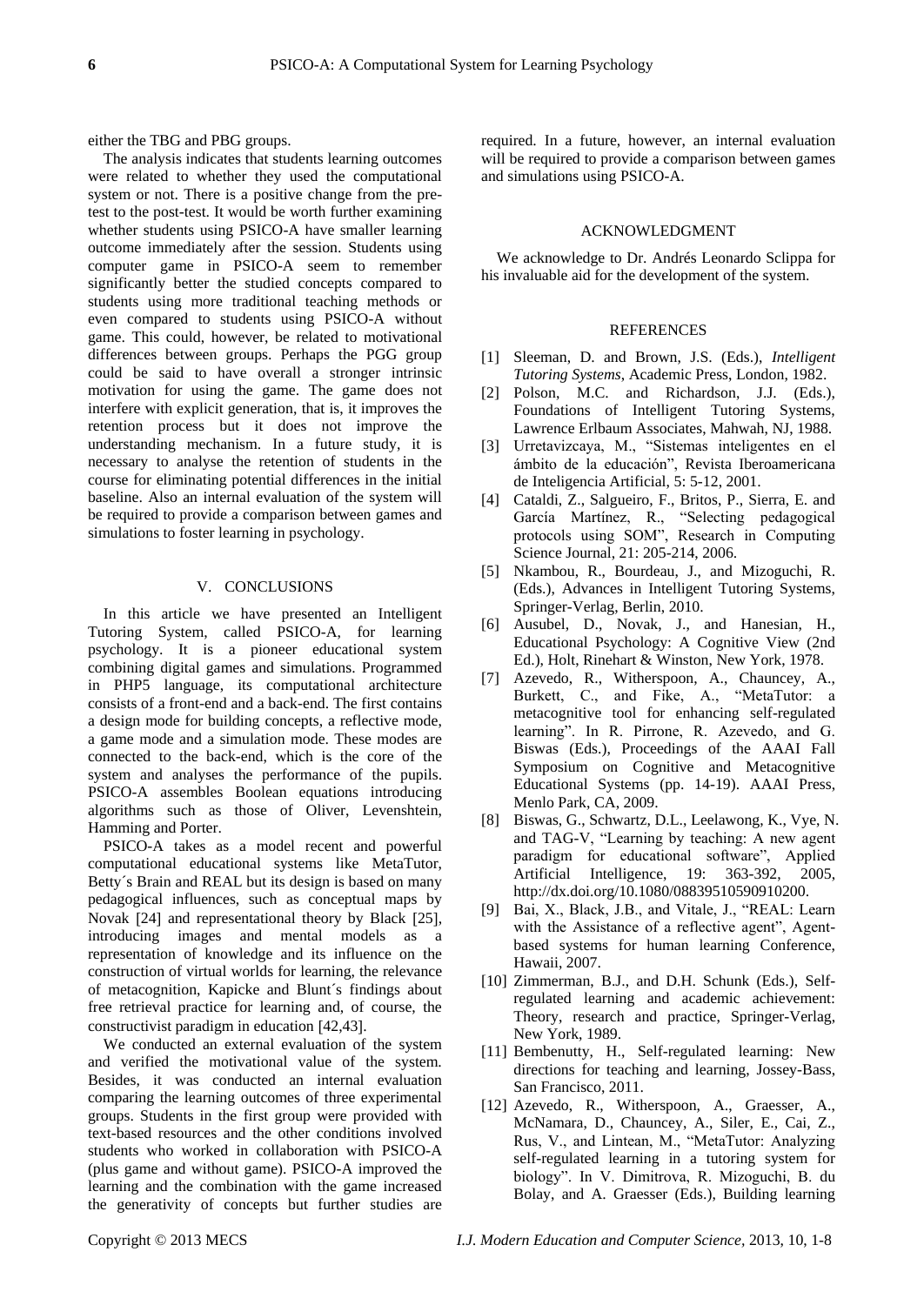systems that care: from knowledge representation to affective modelling (pp. 635-637), IOS Press, Amsterdam, 2009, [ftp://129.219.222.66/pdf/MetaTutor%20Analyzing](ftp://129.219.222.66/pdf/MetaTutor Analyzing SelfRegulated Learning in a Tutoring System for Biology.pdf) [%20SelfRegulated%20Learning%20in%20a%20T](ftp://129.219.222.66/pdf/MetaTutor Analyzing SelfRegulated Learning in a Tutoring System for Biology.pdf) [utoring%20System%20for%20Biology.pdf.](ftp://129.219.222.66/pdf/MetaTutor Analyzing SelfRegulated Learning in a Tutoring System for Biology.pdf)

- [13] Gartner, A., Conway, M. and Riessman, F., Children teach children. Learning by teaching, Harper & Row, New York, 1971.
- [14] Barr, R. and Tagg, J., "From teaching to learning: a new paradigm for undergraduate education", Change, 27: 12-25, 1995.
- [15] Grzega, J., and Schöner, M., "The didactic model Ldl (Lernen durch Lehren) as a way of preparing students for communication in a knowledge society", Journal of Education for Teaching, 34: 167-175, 2008,http://www.joachimgrzega.de/ GrzegaSchoenerLd.pdf.
- [16] Blair, K., Schwartz, D., Biswas, G., and Leelawong, K., "Pedagogical agents for learning by teaching: teachable agents", Educational Technology and Society, Special Issue on Pedagogical Agents, 2006.
- [17] Davis, J.M., Leelawong, K., Belynne, K., Bodenheimer, R., Biswas, G., Vye, N., and Bransford, J., "Intelligent user interface design for teachable agent systems", International Conference on Intelligent User Interfaces (pp. 26-33), ACM, Miami, Florida, doi: 10.1.1.14.8457.pdf.
- [18] Kinnebrew, J.S., and Biswas, G., "Modeling and measuring self-regulated learning in teachable agent environments", Journal of E-learning and Knowledge society, 7: 19-35, 2011.
- [19] Tan, J., Beers, C., Gupta, R., and Biswas, G., "Computer games as intelligent learning environments: a river ecosystem adventure". In C.- K. Looi et al. (Eds.), Artificial Intelligence in education, IOS Press, Amsterdam, 2005.
- [20] Biswas, G., Roscoe, R., Jeong, H., and Sulcer, B., "Promoting self-regulated learning skills in agentbased learning environments". In S.C. Kong et al., Proceedings of the 17th International Conference on Computers in Education, Hong Kong, Asia-Pacific Society for Computers in education, 2009.
- [21] Bai, X., and Black, J.B., "REAL: a generic Intelligent Tutoring System framework". In C. Crawford et al. (Eds.), Proceedings of Society for Information Technology and Teacher Education International Conference (pp. 1279-1283), AACE, Chesapeake, 2005.
- [22] Bai, X., and Black, J.B., "Enhancing Intelligent Tutoring Systems with the agent paradigm". In V.V.A.A., Gaming and simulations: Concepts, methodologies, Tools and Applications (pp. 46-66), IGI Global, London, 2011.
- [23] Black, J.B., "Imaginary worlds". In M.A. Gluck, J.R. Anderson, and S.M. Kosslyn (Eds.), Memory and mind, Lawrence Erlbaum Associates, Mahwah, NJ, 2007, JblackImagination(2).doc.
- [24] Novak, J., A theory of education, Cornell University Press, New York, 1977.
- [25] Black, J.B., Types of knowledge representation, CCTE Report, New York, Teachers College, Columbia University.
- [26] Dunlosky, J. and Metcalfe, J., Metacognition, SAGE, London, 2008.
- [27] Karpicke, J.D. and Blunt, J.R., "Retrieval practice produces more learning than elaborative studying with concepts mapping", Science, 331: 772:775, 2011, [http://dx.doi.org/10.1126/science.1199327.](http://dx.doi.org/10.1126/science.1199327)
- [28] Lerdorf, R., Tatroe, K., and MacIntyre, P., Programming PHP, O'Reilly Media, New York, 2006.
- [29] Crespi, L.P., "Variation of incentive and performance in the white rat", The American Journal of Psychology, 55: 467-517, 1945.
- [30] Hull, L.C., Principles of behavior: an introduction to behavior theory, D. Appleton-Century Company, New York, 1943.
- [31] Aldrich, C., Learning online with games, simulation, and virtual worlds, John Wiley & Sons, San Francisco, 2009.
- [32] De Freitas, S.I., "Using games and simulations for supporting learning", Learning Media and Technology, 31: 343-358, 2006.
- [33] Oliver, I., Programming classics: implementing the world´s best algorithms, Prentice-Hall, Saddle River, NJ, 1994.
- [34] Levenshtein, V., "Binary codes capable of correcting deletions, insertions and reversals", Soviet Physics Doklady, 10: 707-710, 1966, http://profs.sci.univr.it/~Liptak/ALBioinfo/files/lev enhstein66.pdf.
- [35] Hamming, R.W., "Error detecting and error correcting codes", Bell System Technical Journal, 29: 147-160, 1950, [http://www.lee.eng.uerj/hamming.pdf.](http://www.lee.eng.uerj/hamming.pdf)
- [36] Porter, M.F., "An algorithm for suffix strippin", Program, 14: 130-137, 1980, [http://dx.doi.org/10.11.](http://dx.doi.org/10.11)
- [37] Estrella, P. and Duboue, P.A., "Experiments on language normalization for Spanish to English machine translation", Revista Iberoamericana de Inteligencia Artificial, 9: 23-37, 2005, [http://dx.doi.org/10.4114/IA.V9126.843.](http://dx.doi.org/10.4114/IA.V9126.843)
- [38] Nelson, T.O., and Narens, L., "A new technique for investigating the feeling of knowing", Acta Psychologica, 46: 69-80, 1980.
- [39] Mayor, J., Suengas, A., and Gonz alez Marqués, J., estrategias metacognitivas: aprender a aprender y aprender a pensar, S íntesis, Madrid, 1993.
- [40] Bai, X., Black, J.B., Vikaros, L., Vitale, J., Li, D., and Xia, Q., "Learning in one  $\acute{s}$  own imaginary world", American Educational Research Association, Chicago, 2007, doi: 10.1.1.135.1024 (1). pdf.
- [41] Drever, E., Using semi-structured interviews in small-scale research. The Scottish Council for Research in Education, Edinburgh, 1997.
- [42] Bruner, J., Actual minds, possible worlds, Harvard University Press, 1980.